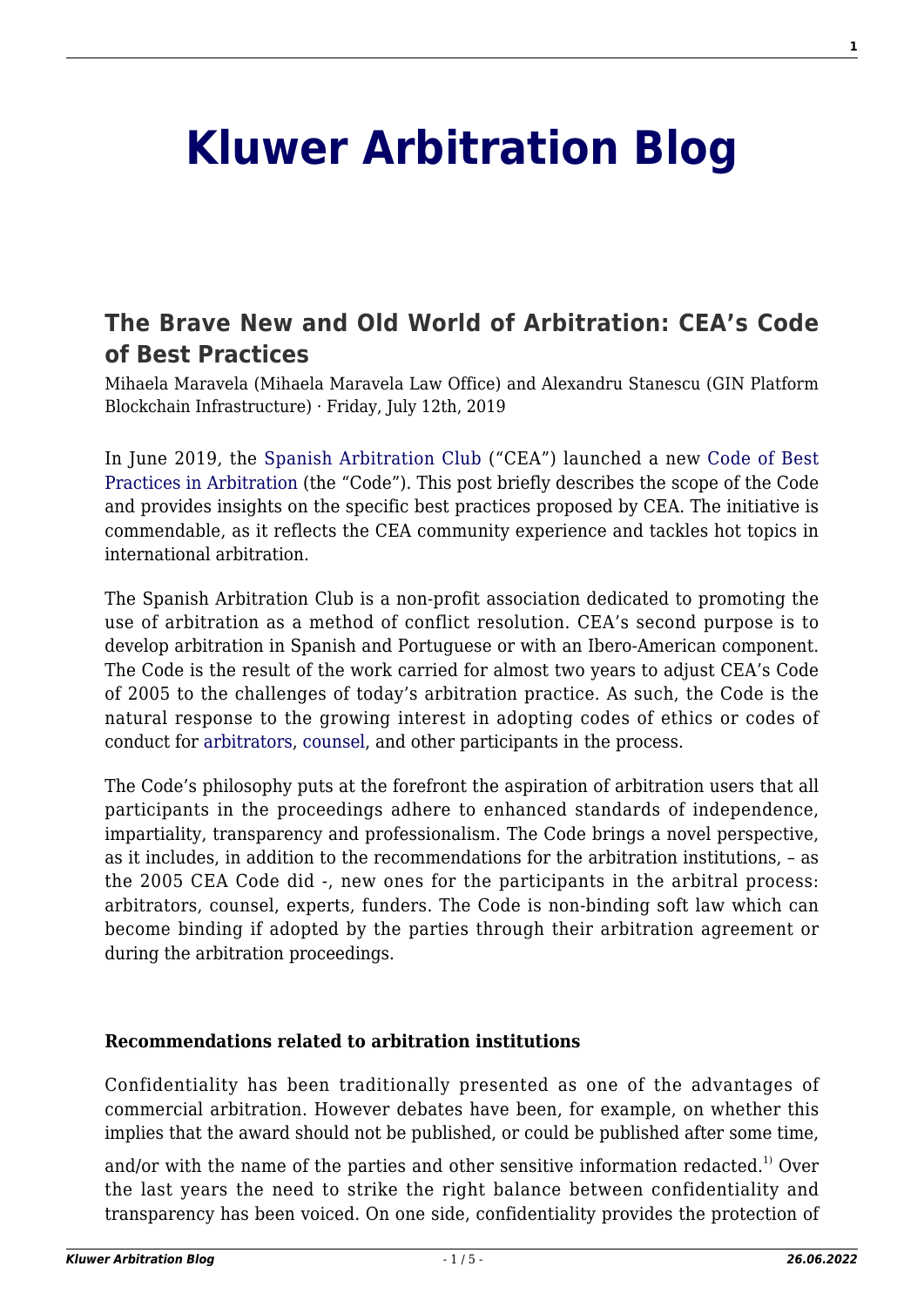commercial and other business interests of the parties. On the other side, transparency is voiced to *inter alia*, ensure efficiency of the process, strengthen the legitimacy of the system, increase consistency and certainty. The question on where the balance should be placed received various answers: for example (i) the SIAC rules as amended in 2016 positioned that the awards should be [published only upon consent](http://arbitrationblog.kluwerarbitration.com/2016/10/05/siacs-retreat-from-publication-of-awards-without-consent-strikes-the-right-balance/) [of the parties and the tribunal,](http://arbitrationblog.kluwerarbitration.com/2016/10/05/siacs-retreat-from-publication-of-awards-without-consent-strikes-the-right-balance/) (ii) ICC adopted an [opt-out approach to the publication](http://arbitrationblog.kluwerarbitration.com/2019/03/07/revised-icc-note-to-parties-and-tribunals-will-publication-of-awards-become-the-new-normal/) [of awards,](http://arbitrationblog.kluwerarbitration.com/2019/03/07/revised-icc-note-to-parties-and-tribunals-will-publication-of-awards-become-the-new-normal/) in the [2019 Note to parties and arbitral tribunals on the conduct of the](https://cdn.iccwbo.org/content/uploads/sites/3/2017/03/icc-note-to-parties-and-arbitral-tribunals-on-the-conduct-of-arbitration.pdf) [arbitration](https://cdn.iccwbo.org/content/uploads/sites/3/2017/03/icc-note-to-parties-and-arbitral-tribunals-on-the-conduct-of-arbitration.pdf) under the ICC Rules of Arbitration.

The CEA Code tips the balance in favor of transparency and recommends that all the awards are published shortly after being approved, anonymizing the name of the parties, but keeping the name of the arbitrators and of the counsel. In certain cases that justify confidentiality, the award could be published only as an excerpt, keeping the name of the arbitrators and of the counsel. [Rec. 62, 63, C.BB.PP/CEA 2019]

Taking a stance on the highly discussed issue of diversity in appointment of arbitrators, the Code gives prevalence to parties' choice. The Code does not remove party appointment – a measure that has been positioned to respond to [challenges of](http://arbitrationblog.kluwerarbitration.com/2018/05/20/diversity-and-intergenerationality/) [diversity](http://arbitrationblog.kluwerarbitration.com/2018/05/20/diversity-and-intergenerationality/). However, the Code provides for the arbitration institution to establish objective criteria for a selection process that promotes diversity, in particular in terms of age, gender and origin.

The Code includes recommendations that arbitration institutions take measures to adequately protect personal data. [Rec. 40, 41, C.BB.PP/CEA 2019] Given the strong emphasis on data protection in the EU via the GDPR, such recommendations are in line with global privacy endeavors. Such rules also create a strong incentive for arbitration institutions to digitalize and create sound internal procedures, especially in relation to cybersecurity, automation and flow of information.

### **Recommendations related to the arbitral process**

Arbitration institutions could envisage adopting arbitration rules similar to the Code's, in order to increase the foreseeability and, thus, the legal certainty that arbitration offers to its users, as the arbitration institutions play an important role in the promotion, development and legitimacy of the arbitration.

CEA recommends that the parties use the model arbitration clause. Additionally they should consider certain recommendations such as: (i) the seat or place of arbitration should be in a jurisdiction that ratified the New York Convention of 1958; (ii) arbitrators should apply the (rules of) law, rather than decide *ex aeqo et bono* (in equity); (iii) hybrid clauses are a no-go, such as those submitting certain disputes to arbitration and others to litigation.

#### **Recommendations related to arbitrators**

The Code promotes a higher degree of transparency. It reinforces the standard of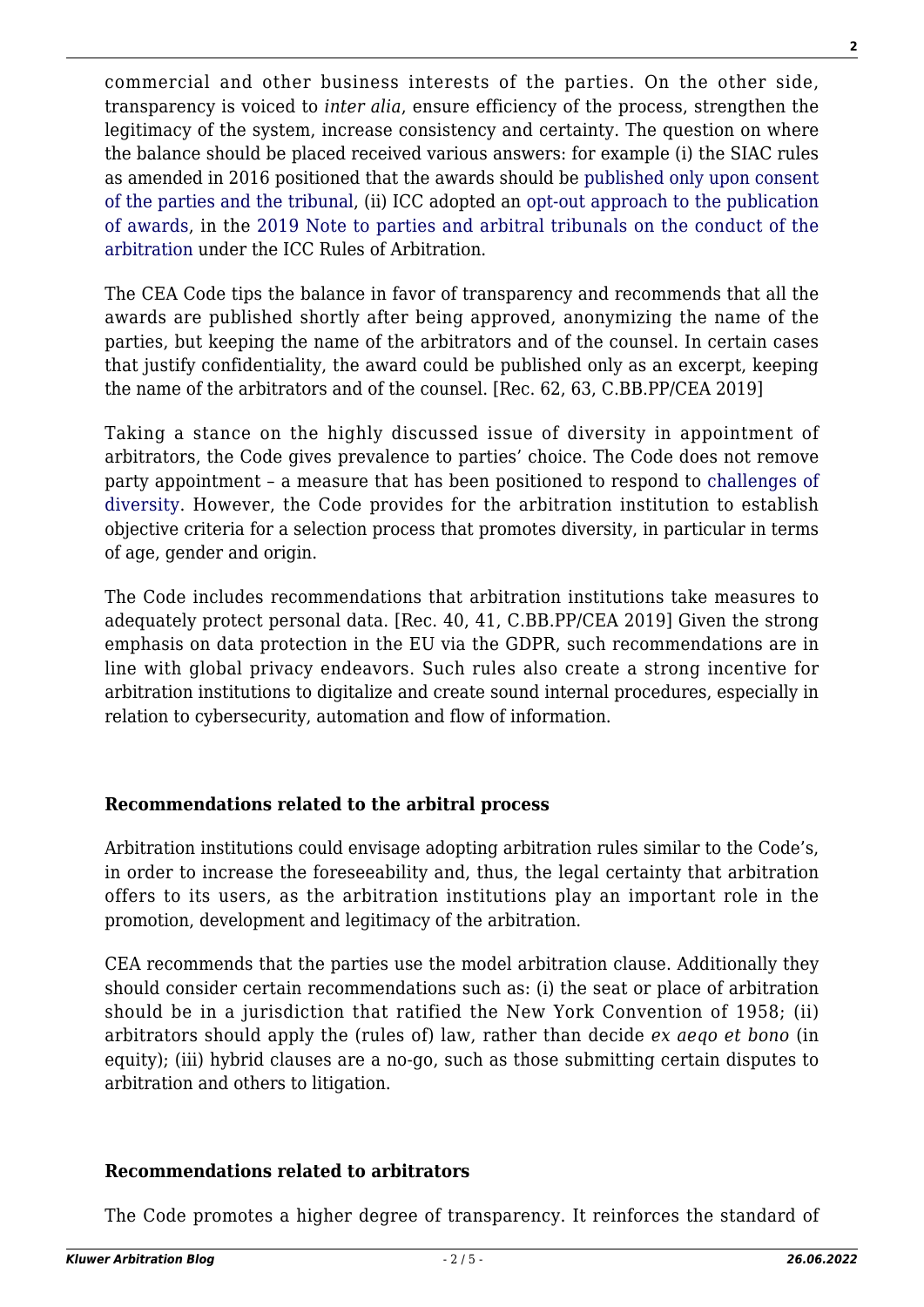independence and impartiality of arbitrators, which is essential for arbitration to continue to be a proper dispute resolution mechanism and selected as such. To this end, the Code targets disclosure duties via an extensive questionnaire (31 questions) for the arbitrators as to possible connections between arbitrators and the parties, with the dispute, with the counsel of the parties, with the other arbitrators or with other persons involved in the arbitration, such as third-party funders, witnesses, experts or the arbitration institution. [Rec. 84 C.BB.PP/CEA 2019]

The Code also takes a stance on the debated issue of party appointed arbitrators. As a general view, the purpose thereof is to have a balanced and fair panel while understanding various cultural or local particularities. The Code states that the partyappointed arbitrators have no duty to ensure that the case of the party appointing them is adequately understood by the other members of the tribunal, or any other special obligation or function concerning the case of the party appointing them, save if otherwise agreed by the parties. [Rec. 73 C.BB.PP/CEA 2019]

#### **Recommendations related to counsel**

The recommendations take into account that counsel is subject to a variety of deontological or ethical rules. Counsel should strive for the arbitration proceedings to be time and cost-effective. For example, after the tribunal's constitution, if there are changes with regard to the initial legal team, the arbitrators may reject such modification by reasoned decision, after hearing the parties, with a view to safeguard the integrity of the proceedings. The Code explains what is considered to impair the proceedings. [Rec. 111, 112 C.BB.PP/CEA 2019]

Counsel must refrain from knowingly making false statements, both in written pleadings and in oral submissions, or from submitting witness statements and expert reports they know to contain false information.

Unlike the [IBA Guidelines on Party Representation in International Arbitration,](https://www.ibanet.org/Publications/publications_IBA_guides_and_free_materials.aspx) that refer only to submissions on facts, the Code recommends that counsel refrain from knowingly citing inexistent legal authorities or from distorting their true meaning through incomplete or tendentious citations. [Rec. 118 C.BB.PP/CEA 2019]

#### **Recommendations related to experts**

The Code provides that experts should preserve the objectivity and independence of their opinions. For this, the Code recommends a non-exhaustive list of fifteen questions on potential areas of disclosure by experts, with reference to possible connections with the parties, with the dispute, with the counsel designating them, or with other stakeholders involved in the arbitration, such as third-party funders, witnesses or arbitration institution.

The Code takes a step forward and proposes that experts include in their report aspects both in favor and aspects that may prejudice the party appointing them, and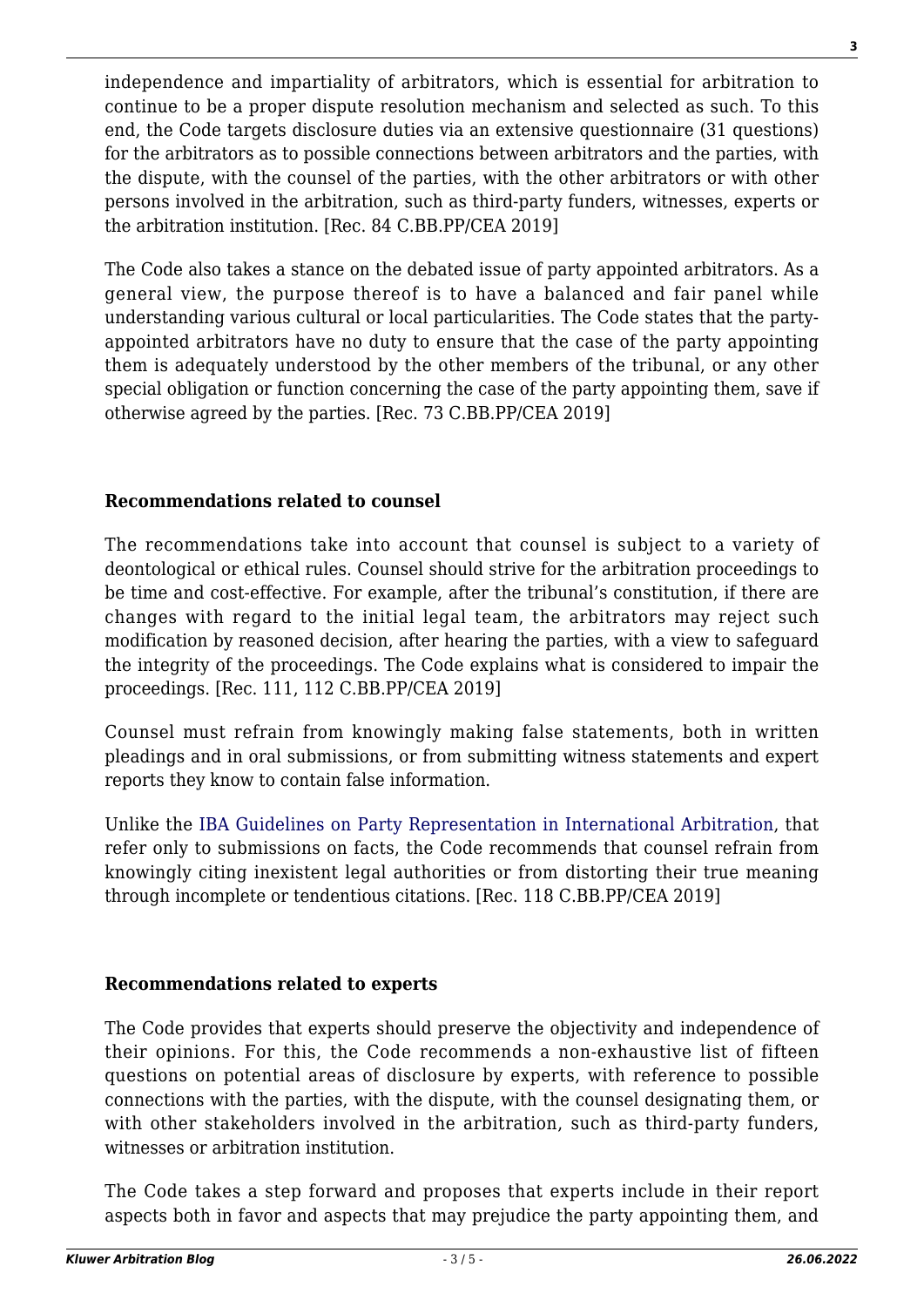that they maintain an objective distance from all parties involved in the arbitration. [Rec. 133, 134 C.BB.PP/CEA 2019] The Code adds that the expert will act with respect and loyalty to the arbitrators and all parties. [Rec. 147 C.BB.PP/CEA 2019]

#### **Recommendations related to third party funders**

The Code posits that the party receiving funds or any other type of financing from a third party in connection to the results of the arbitration should disclose the identity of the funder in the request for arbitration or within a reasonable term, in case financing is obtained at a later stage. The recommendation is meant to protect the independence and impartiality of the arbitrators that would be then capacitated to disclose any relationship with the funders.

This rule goes in line with the standards in the [IBA Guidelines on conflicts of interest](https://www.ibanet.org/Publications/publications_IBA_guides_and_free_materials.aspx) [in international arbitration](https://www.ibanet.org/Publications/publications_IBA_guides_and_free_materials.aspx), that require parties to disclose the existence of the funder at the earliest opportunity. The disclosure of funders for the purposes of conflicts of interest has been a matter of interest in the arbitration community and had been

tackled in the last couple of years by  $ICC<sub>r</sub><sup>2</sup>$  and other institutions, such as ICSID with the [proposal for amendment of the ICSID rules](https://icsid.worldbank.org/en/Documents/Vol_1.pdf) released in March 2019.

For the time being, the Code recommends a limited disclosure, in that the beneficiary party should only inform the tribunal and the other party about the existence and the identity of the funder. However, should the tribunal consider relevant, the funded party ought to submit additional confidential information, especially the economic conditions of the transaction. [Rec. 154-156 C.BB.PP/CEA 2019]

*The authors are co-founders with others of the Romanian Chapter of the Spanish Arbitration Club.*

*To make sure you do not miss out on regular updates from the Kluwer Arbitration Blog, please subscribe [here](http://arbitrationblog.kluwerarbitration.com/newsletter/). To submit a proposal for a blog post, please consult our [Editorial Guidelines.](http://arbitrationblog.kluwerarbitration.com/editorial-guidelines/)*

#### **Profile Navigator and Relationship Indicator**

Offers 6,200+ data-driven arbitrator, expert witness and counsel profiles and the ability to explore relationships of 13,500+ arbitration practitioners and experts for potential conflicts of interest.

[Learn how](https://www.wolterskluwer.com/en/solutions/kluwerarbitration/practiceplus?utm_source=arbitrationblog&utm_medium=articleCTA&utm_campaign=article-banner) **[Kluwer Arbitration Practice Plus](https://www.wolterskluwer.com/en/solutions/kluwerarbitration/practiceplus?utm_source=arbitrationblog&utm_medium=articleCTA&utm_campaign=article-banner)** [can support you.](https://www.wolterskluwer.com/en/solutions/kluwerarbitration/practiceplus?utm_source=arbitrationblog&utm_medium=articleCTA&utm_campaign=article-banner)

 $\mathcal{L}_\text{max}$